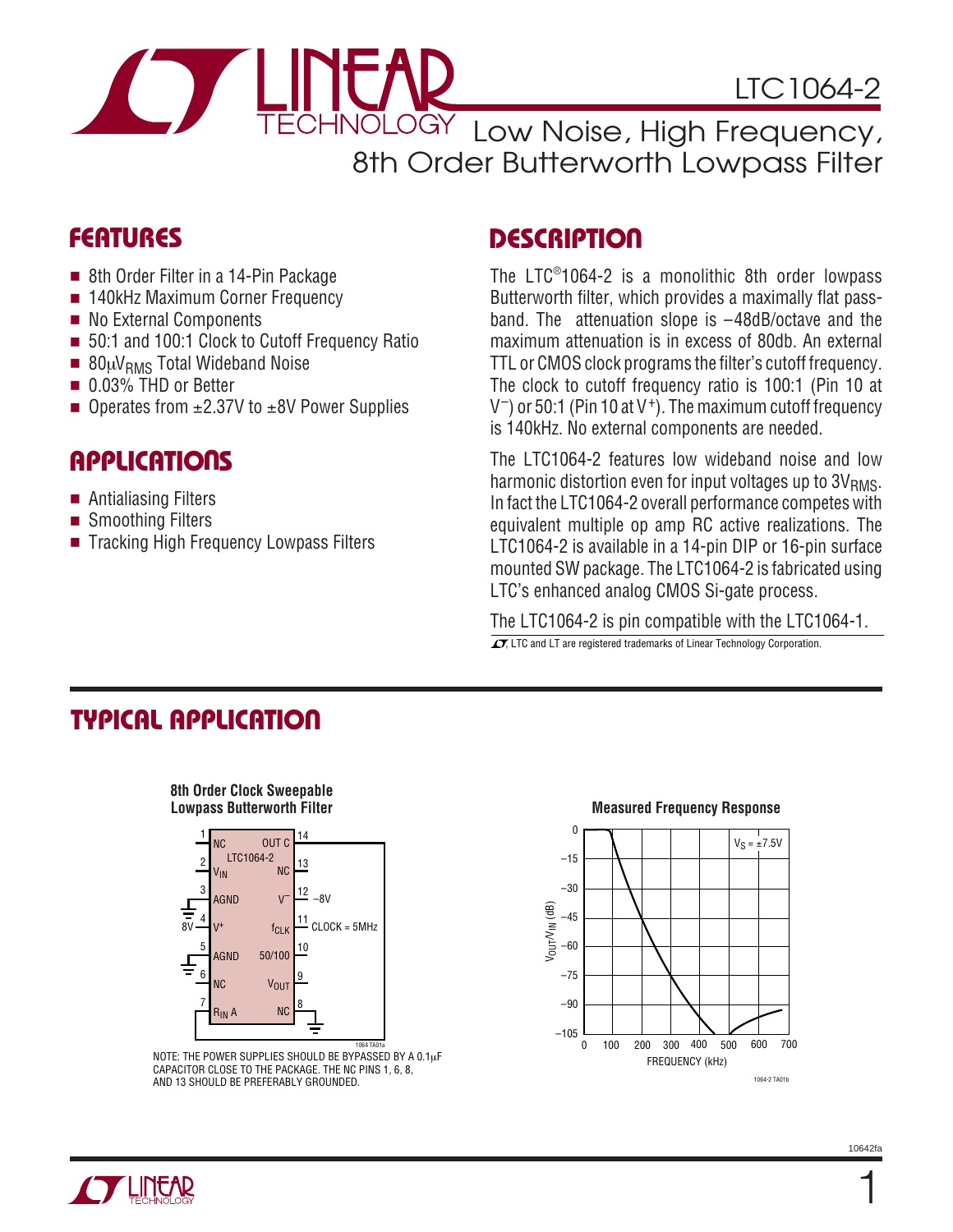### **ABSOLUTE MAXIMUM RATINGS (Note 1)**

Total Supply Voltage (V+ to V–)............................ 16.5V Power Dissipation.............................................. 400mW Storage Temperature Range ................. –65°C to 150°C Lead Temperature (Soldering, 10 sec).................. 300°C

Operating Temperature Range

LTC1064-2M **(OBSOLETE)** ............... –55°C to 125°C LTC1064-2C ....................................... –40°C to 85°C

## **PACKAGE/ORDER INFORMATION**



Consult LTC Marketing for parts specified with wider operating temperature ranges.

### **ELECTRICAL CHARACTERISTICS The** ● **denotes the specifications which apply over the full operating**

temperature range, otherwise specifications are at  $T_A = 25^\circ C$ .  $V_S = \pm 7.5V$ , 100:1,  $f_{CLK} = 2MHz$ , R1 = 10k, TTL clock input level unless **otherwise specified.**

| <b>PARAMETER</b>                                           | <b>CONDITIONS</b>                                                                                          |   | MIN                  | <b>TYP</b>              | <b>MAX</b>                             | <b>UNITS</b>                               |
|------------------------------------------------------------|------------------------------------------------------------------------------------------------------------|---|----------------------|-------------------------|----------------------------------------|--------------------------------------------|
| Passband Gain (Note 2)<br>Gain TempCo                      | Referenced to OdB, 1Hz to 1kHz                                                                             | ● | $-0.5$               | 0.0002                  | 0.15                                   | dB<br>$dB$ <sup><math>\circ</math></sup> C |
| -3dB Frequency                                             | 100:1<br>50:1                                                                                              |   |                      | 20<br>40                |                                        | kHz<br>kHz                                 |
| Gain at -3dB Frequency<br><b>Stopband Attenuation</b>      | Referenced to OdB, $f_{IN} = 20kHz$<br>At $1.5f_{-3dB}$ , 50:1, $f_{IN}$ = 60kHz                           | ● | $-24$                | $-3$<br>$-27$           | $-2.75$                                | dB<br>dB                                   |
| <b>Stopband Attenuation</b><br><b>Stopband Attenuation</b> | At $2f_{-3dB}$ , 100:1, $f_{IN}$ = 40kHz<br>At $3f_{-3dB}$ , 100:1, $f_{IN}$ = 60kHz                       |   | $-44$                | $-47$<br>$-74$<br>$-90$ |                                        | dB<br>dB                                   |
| <b>Stopband Attenuation</b><br>Input Frequency Range       | At $4f_{-3dB}$ , 100:1, $f_{IN}$ = 80kHz<br>100:1<br>50:1                                                  |   | $\Omega$<br>0        |                         | $<$ f <sub>CLK</sub> /2<br>$<$ f $CLK$ | dB<br>kHz<br>kHz                           |
| Output Voltage Swing and<br>Operating Input Voltage Range  | $V_S = \pm 2.37V$<br>$V_S = \pm 5V$<br>$V_S = \pm 7.5V$                                                    |   | ±1.1<br>±3.1<br>±5.0 |                         |                                        | V<br>V<br>V                                |
| <b>Total Harmonic Distortion</b>                           | $V_S = \pm 5V$ , Input = 1V <sub>BMS</sub> at 1kHz<br>$V_S = \pm 7.5V$ , Input = 3V <sub>RMS</sub> at 1kHz |   |                      | 0.015<br>0.03           |                                        | $\frac{0}{0}$<br>$\frac{0}{0}$             |
| <b>Wideband Noise</b>                                      | $V_S = \pm 5V$ , Input = GND 1Hz - 1.99MHz<br>$V_S = \pm 7.5V$ , Input = GND 1Hz - 1.99MHz                 |   |                      | 80<br>90                |                                        | µV <sub>RMS</sub><br>µV <sub>RMS</sub>     |

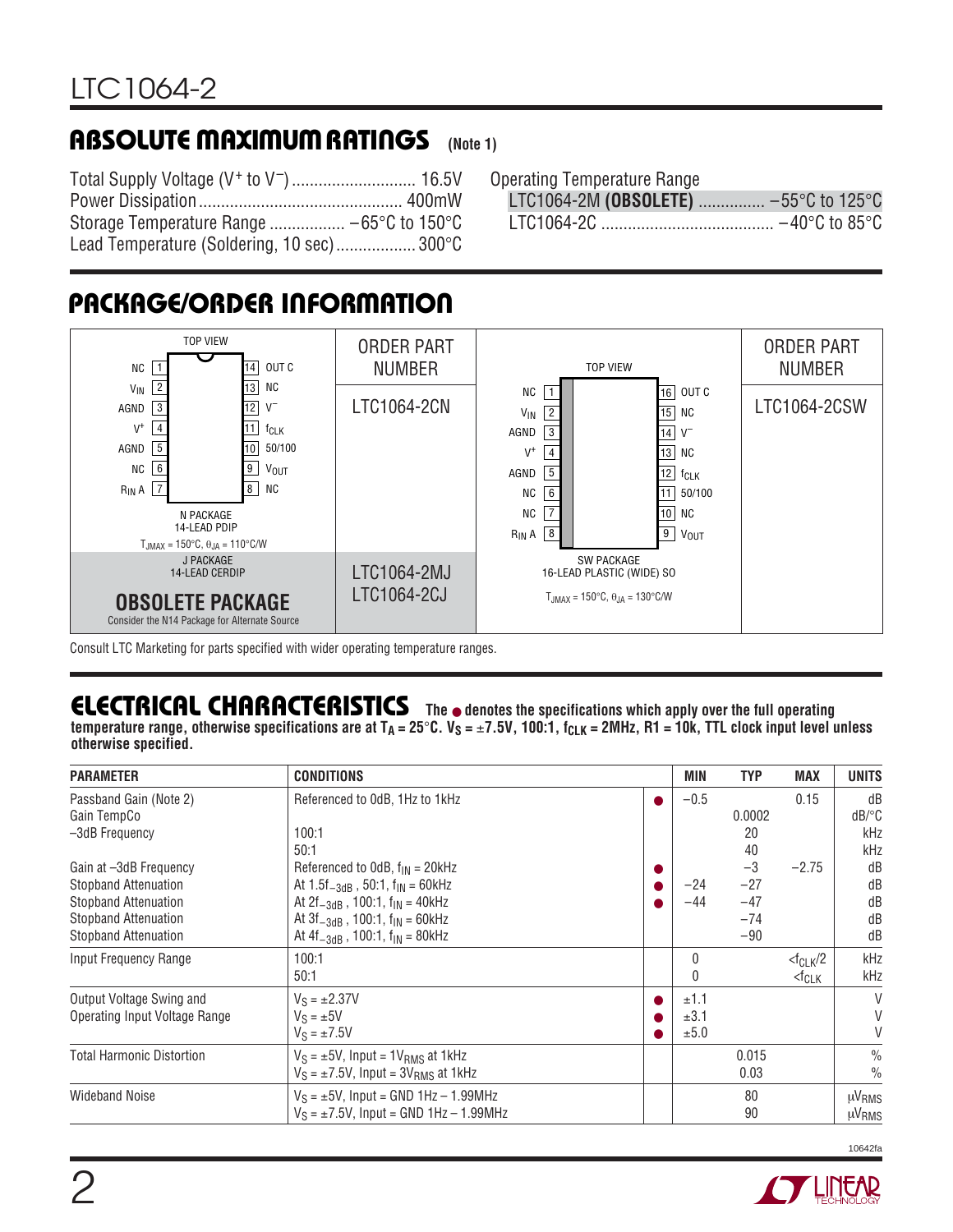### **ELECTRICAL CHARACTERISTICS The** ● **denotes the specifications which apply over the full operating**

temperature range, otherwise specifications are at T<sub>A</sub> = 25°C. V<sub>S</sub> = ±7.5V, 100:1, f<sub>CLK</sub> = 2MHz, R1 = 10k, TTL clock input level unless **otherwise specified.**

| <b>PARAMETER</b>                                     | <b>CONDITIONS</b>                                                                                                   |           | MIN   | <b>TYP</b>     | <b>MAX</b>                 | <b>UNITS</b>               |
|------------------------------------------------------|---------------------------------------------------------------------------------------------------------------------|-----------|-------|----------------|----------------------------|----------------------------|
| Output DC Offset (Note 2)<br>Output DC Offset TempCo | $V_S = \pm 7.5V$<br>$V_S = \pm 5V$                                                                                  |           |       | ±30<br>±90     | ±125                       | mV<br>µV/°C                |
| Input Impedance                                      |                                                                                                                     |           | 10    | 20             |                            | $k\Omega$                  |
| Output Impedance                                     | $f_{\text{OUT}} = 10$ kHz                                                                                           |           |       | 2              |                            | Ω                          |
| <b>Output Short-Circuit Current</b>                  | Source/Sink                                                                                                         |           |       | 3/1            |                            | mA                         |
| Clock Feedthrough                                    |                                                                                                                     |           |       | 200            |                            | µV <sub>RMS</sub>          |
| <b>Maximum Clock Frequency</b>                       | 50% Duty Cycle, $V_S = \pm 5V$<br>50% Duty Cycle, $T_A = 25^{\circ}C$ , $V_S = \pm 7.5V$                            |           |       |                | 5                          | <b>MHz</b><br><b>MHz</b>   |
| Power Supply Current                                 | $V_S = \pm 2.37V$ , $f_{C-K} = 1$ MHz<br>$V_S = \pm 5V$ , $f_{C1 K} = 1 MHz$<br>$V_S = \pm 7.5V$ , $f_{CJK} = 1MHz$ | $\bullet$ |       | 11<br>14<br>17 | 22<br>23<br>26<br>28<br>32 | mA<br>mA<br>mA<br>mA<br>mA |
| Power Supply Voltage Range                           |                                                                                                                     |           | ±2.37 |                | ±8                         | V                          |

**Note 1:** Absolute Maximum Ratings are those values beyond which the life of a device may be impaired.

**Note 2:** For tighter specifications please contact LTC Marketing.

GROUP DELAY (µs)

GROUP DELAY (µs)

# **TYPICAL PERFORMANCE CHARACTERISTICS**





1064 G02



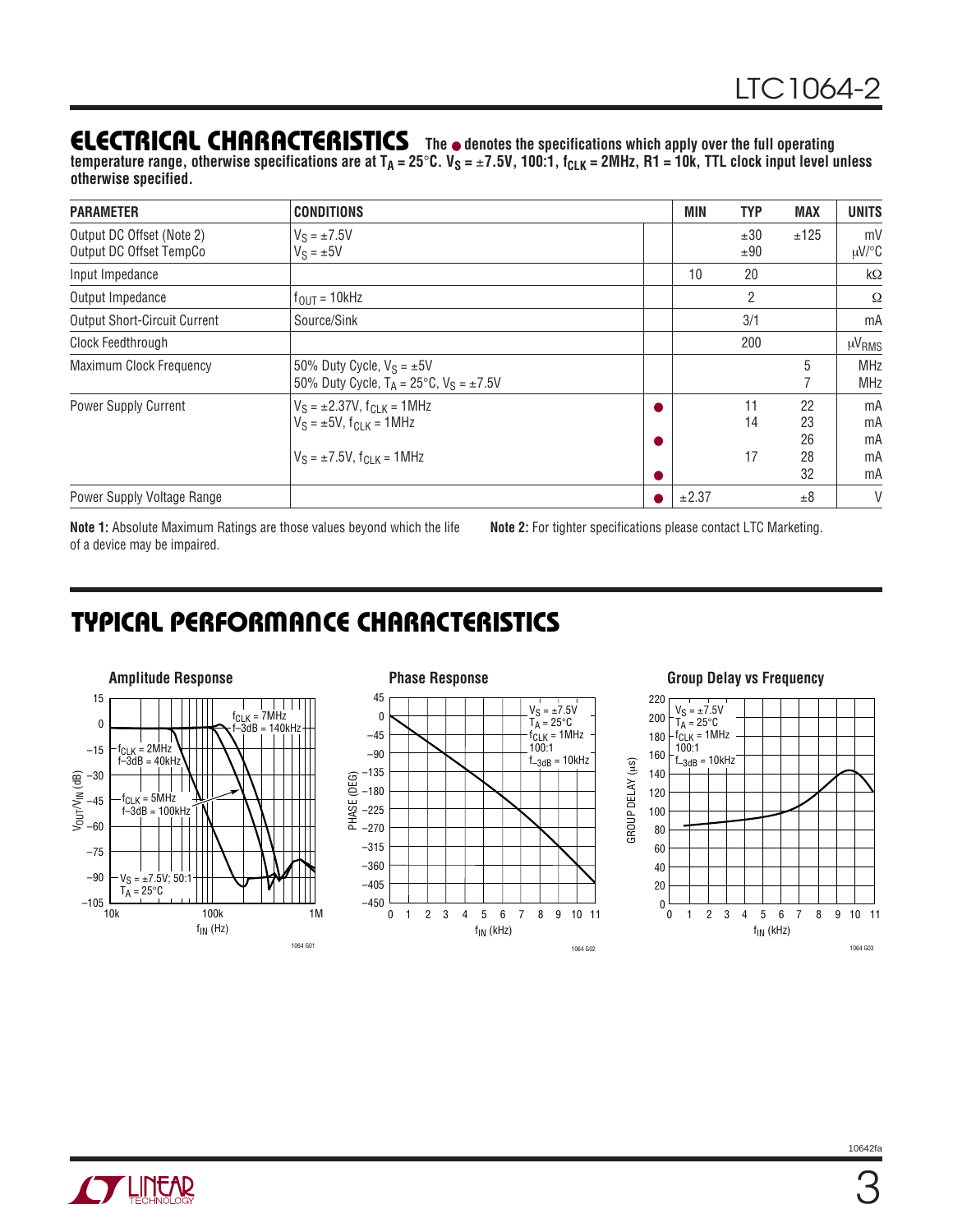# **TYPICAL PERFORMANCE CHARACTERISTICS**



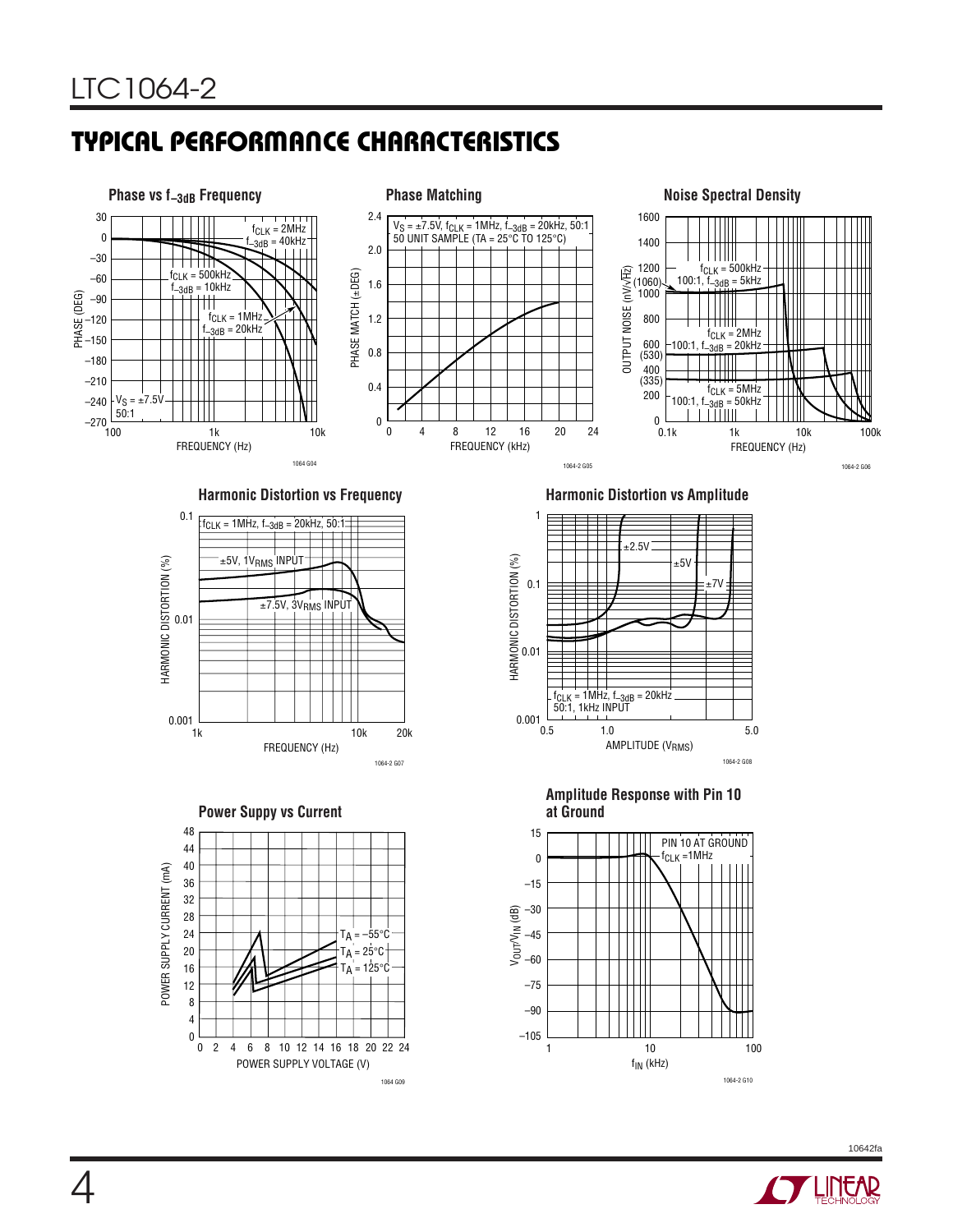# **TYPICAL PERFORMANCE CHARACTERISTICS**

Table 1. Gain/Delay, f<sub>-3dB</sub> = 1kHz, **LTC1064-2 Typical Response**  $V_S = \pm 5V$ **, T<sub>A</sub> = 25°C,**  $f_{CLK} = 50$ kHz, Ratio = Pin 10 at  $V^+$  (fltr 50:1)

| <b>FREQUENCY (kHz)</b> | GAIN (dB) | <b>DELAY</b> (ms) |
|------------------------|-----------|-------------------|
| 0.200                  | $-0.247$  | 0.857             |
| 0.300                  | $-0.270$  | 0.872             |
| 0.400                  | $-0.290$  | 0.893             |
| 0.500                  | $-0.300$  | 0.929             |
| 0.600                  | $-0.320$  | 0.983             |
| 0.700                  | $-0.370$  | 1.071             |
| 0.800                  | $-0.520$  | 1.210             |
| 0.900                  | $-1.200$  | 1.364             |
| 1.000                  | $-3.380$  | 1.381             |
| 1.100                  | $-7.530$  | 1.192             |
| 1.200                  | $-12.670$ | 0.935             |

**Table 2. Gain, f–3dB = 1kHz,** LTC1064-2 Typical Response V<sub>S</sub> = ±5V, T<sub>A</sub> = 25°C, **fCLK = 50kHz, Ratio = Pin 10 at V+ (fltr 50:1)**

| <b>FREQUENCY (kHz)</b> | GAIN (dB)  |
|------------------------|------------|
| 0.500                  | $-0.298$   |
| 1.000                  | $-3.380$   |
| 1.500                  | $-27.500$  |
| 2.000                  | $-47.200$  |
| 2.500                  | $-63.300$  |
| 3.000                  | $-75.190$  |
| 3.500                  | $-86.100$  |
| 4.000                  | $-95.310$  |
| 4.500                  | $-104.240$ |
| 5.000                  | $-109.650$ |
| 5.500                  | $-121.930$ |
| 6.000                  | $-123.920$ |
| 6.500                  | $-114.150$ |
| 7.000                  | $-116.990$ |
| 7.500                  | $-120.070$ |
| 8.000                  | $-113.470$ |
| 8.500                  | $-130.090$ |
| 9.000                  | $-114.770$ |
| 9.500                  | $-117.760$ |

Table 3. Gain/Delay, f<sub>-3dB</sub> = 1kHz, **LTC1064-2 Typical Response**  $V_S = \pm 5V$ **, T<sub>A</sub> = 25** $^{\circ}$ **C, fCLK = 100kHz, Ratio = Pin 10 at V– (fltr 100:1)**

| <b>FREQUENCY (kHz)</b> | GAIN (dB) | DELAY (ms) |
|------------------------|-----------|------------|
| 0.200                  | $-0.213$  | 0.821      |
| 0.300                  | $-0.240$  | 0.837      |
| 0.400                  | $-0.260$  | 0.858      |
| 0.500                  | $-0.280$  | 0.893      |
| 0.600                  | $-0.310$  | 0.947      |
| 0.700                  | $-0.370$  | 1.034      |
| 0.800                  | $-0.530$  | 1.172      |
| 0.900                  | $-1.200$  | 1.325      |
| 1.000                  | $-3.370$  | 1.346      |
| 1.100                  | $-7.500$  | 1.158      |
| 1.200                  | $-12.640$ | 0.899      |

**Table 4. Gain, f–3dB = 1kHz, LTC1064-2 Typical Response**  $V_S = \pm 5V$ **, T<sub>A</sub> = 25°C, fCLK = 100kHz, Ratio = Pin 10 at V– (fltr 100:1)**

| <b>FREQUENCY (kHz)</b> | GAIN (dB)  |
|------------------------|------------|
| 0.500                  | $-0.279$   |
| 1.000                  | $-3.370$   |
| 1.500                  | $-27.500$  |
| 2.000                  | $-47.200$  |
| 2.500                  | $-62.300$  |
| 3.000                  | $-75.130$  |
| 3.500                  | $-86.090$  |
| 4.000                  | $-95.210$  |
| 4.500                  | $-103.030$ |
| 5.000                  | $-108.690$ |
| 5.500                  | $-114.830$ |
| 6.000                  | $-120.540$ |
| 6.500                  | $-114.750$ |
| 7.000                  | $-116.430$ |
| 7.500                  | $-120.790$ |
| 8.000                  | $-121.290$ |
| 8.500                  | $-119.970$ |
| 9.000                  | $-120.020$ |
| 9.500                  | $-125.170$ |

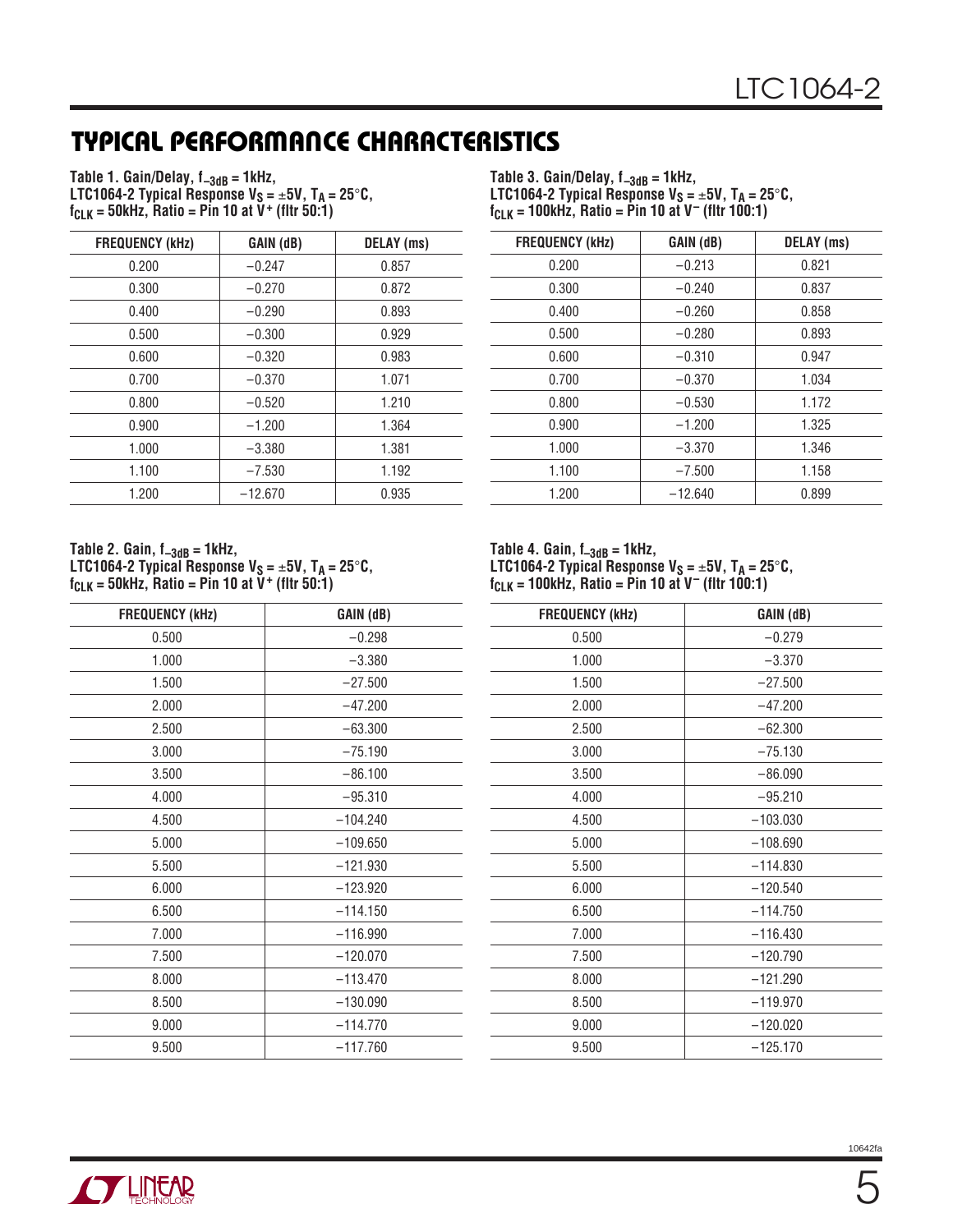# **TYPICAL PERFORMANCE CHARACTERISTICS**

**Table 5. Gain, f–3dB = 20kHz, LTC1064-2 Typical Response**  $V_S = \pm 7.5V$ **, T<sub>A</sub> = 25°C,**  $f_{CLK} = 1$ MHz, Ratio = Pin 10 at  $V^+$  (fltr 50:1)

**Table 6. Gain, f–3dB = 140kHz, LTC1064-2 Typical Response**  $V_S = \pm 7.5V$ **, T<sub>A</sub> = 25°C,**  $f_{CLK} = 7MHz$ , Ratio = Pin 10 at  $V^+$  (fltr 50:1)

| <b>FREQUENCY (kHz)</b> | GAIN (dB)  |
|------------------------|------------|
| 10.000                 | $-0.308$   |
| 20,000                 | $-3.350$   |
| 30.000                 | $-27.400$  |
| 40.000                 | $-47.100$  |
| 50.000                 | $-62.300$  |
| 60.000                 | $-74.890$  |
| 70.000                 | $-85.430$  |
| 80.000                 | $-95.070$  |
| 90.000                 | $-103.150$ |
| 100.000                | $-108.700$ |
| 110.000                | $-107.520$ |
| 120.000                | $-108.030$ |
| 130.000                | $-104.990$ |
| 140.000                | $-106.090$ |
| 150.000                | $-105.320$ |

**Table 7. Gain Non-Butterworth Response (Pin 10 to GND), LTC1064-2 Typical Response**  $V_S = \pm 5V$ **,**  $T_A = 25^\circ \text{C}$ **, fCLK = 100kHz**

| <b>FREQUENCY (kHz)</b> | GAIN (dB)  |
|------------------------|------------|
| 0.500                  | $-0.012$   |
| 1.000                  | 1.240      |
| 1.500                  | $-14.690$  |
| 2.000                  | $-28.600$  |
| 2.500                  | $-41.100$  |
| 3.000                  | $-52.500$  |
| 3.500                  | $-62.800$  |
| 4.000                  | $-71.500$  |
| 4.500                  | $-79.370$  |
| 5.000                  | $-86.730$  |
| 5.500                  | $-93.340$  |
| 6.000                  | $-99.350$  |
| 6.500                  | $-105.270$ |
| 7.000                  | $-113.270$ |
| 7.500                  | $-114.600$ |
| 8.000                  | $-114.010$ |
| 8.500                  | $-122.810$ |
| 9.000                  | $-122.980$ |
| 9.500                  | $-119.450$ |

| <b>FREQUENCY (kHz)</b> | GAIN (dB) |
|------------------------|-----------|
| 50.00                  | $-0.238$  |
| 60.00                  | $-0.140$  |
| 70.00                  | 0.050     |
| 80.00                  | 0.350     |
| 90.00                  | 0.810     |
| 100.00                 | 1.450     |
| 110.00                 | 2.110     |
| 120.00                 | 1.830     |
| 130.00                 | $-0.700$  |
| 140.00                 | $-4.840$  |
| 150.00                 | $-9.350$  |
| 160.00                 | $-13.690$ |
| 170.00                 | $-17.760$ |
| 180.00                 | $-21.600$ |
| 190.00                 | $-25.200$ |
| 200.00                 | $-28.500$ |
| 210.00                 | $-31.800$ |
| 220.00                 | $-34.800$ |
| 230.00                 | $-37.700$ |
| 240.00                 | $-40.500$ |
| 250.00                 | $-43.200$ |
| 260.00                 | $-45.700$ |
| 270.00                 | $-48.200$ |
| 280.00                 | $-50.500$ |
| 290.00                 | $-52.700$ |
| 300.00                 | $-54.900$ |

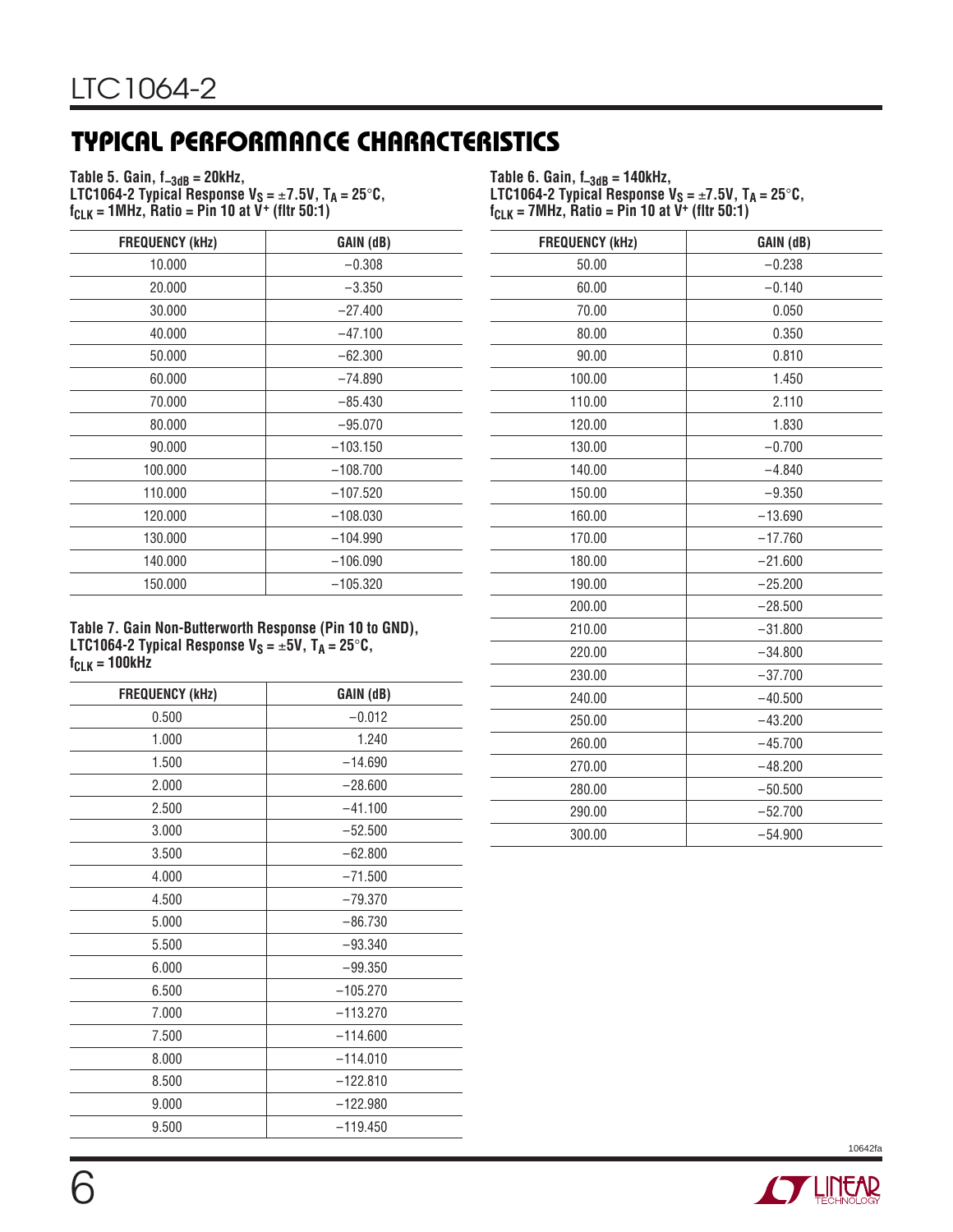### **PIN FUNCTIONS** (Pin Numbers Refer to the 14-Pin Package)

**NC (Pins 1, 6, 8 and 13):** The "no connection" pins should be preferably grounded. These pins are not internally connected.

**V<sub>IN</sub>, V<sub>OUT</sub> (Pins 2, 9):** The input Pin 2 is connected to an 18k resistor tied to the inverting input of an op amp. Pin 2 is protected against static discharge. The device's output, Pin 9, is the output of an op amp which can typically source/sink 3mA/1mA. Although the internal op amps are unity gain stable, driving long coax cables is not recommended.

When testing the device for noise and distortion, the output, Pin 9, should be buffered. (Figure 1) The op amp power supply wire (or trace) should be connected directly to the power source. To eliminate switching transients from filter output, buffer filter output with a third order lowpass (Figure 5).

**AGND (Pins 3, 5):** For dual supply operation these pins should be connected to a ground plane. For single supply operation both pins should be tied to one half supply, (Figure 3).

**V+, V– (Pins 4, 12):** Should be bypassed with a 0.1µF capacitor to an adequate AGND. Low noise, nonswitching power supplies are recommended. To avoid latchup when the power supplies exhibit high turn-on transients, a 1N5817 Schottky diode should be added from the V<sup>+</sup> and V– pins to ground (Figures 1, 2 and 3).

**RIN A, OUT C (Pins 7, 14):**A very short connection between Pin 7 and Pin 14 is recommended. This connection should be preferably done under the IC package. In a breadboard use a one inch, or less, shielded coaxial cable: the shield should be grounded. In a PC board, use a one inch trace or less; surround the trace by a ground plane.

**50/100 (Pin 10):** The DC level at this pin determines the ratio of clock frequency to the –3dB frequency of the filter. The ratio is 50:1 when Pin 10 is at  $V^+$  and 100:1 when Pin 10 is at  $V^-$ . This pin should be bypassed with a 0.1 $\mu$ F capacitor to analog ground when it's connected to  $V^-$  or  $V^+$ (Figure 1). See Tables 1 through 7 for typical gain and delay responses for the two ratios.

**f<sub>CLK</sub>** (Pin 11): For  $\pm$ 5V supplies the logic threshold level is 1.4V. For  $\pm$ 8V and 0V to 5V supplies the logic threshold levels are 2.2V and 3V respectively. The logic threshold levels vary  $\pm 100$ mV over the full military temperature range. The recommended duty cycle of the input clock is 50% although for clock frequencies below 500kHz the clock "on" time can be as low as 200ns. The maximum clock frequency for  $\pm 5V$  supplies is 4MHz. For  $\pm 7V$  supplies and above, the maximum clock frequency is 7MHz. Do not allow the clock levels to exceed the power supplies. For single supply operation ≥6V use level shifting at Pin 11 with  $T^2$ L levels (Figure 4).



10642f

7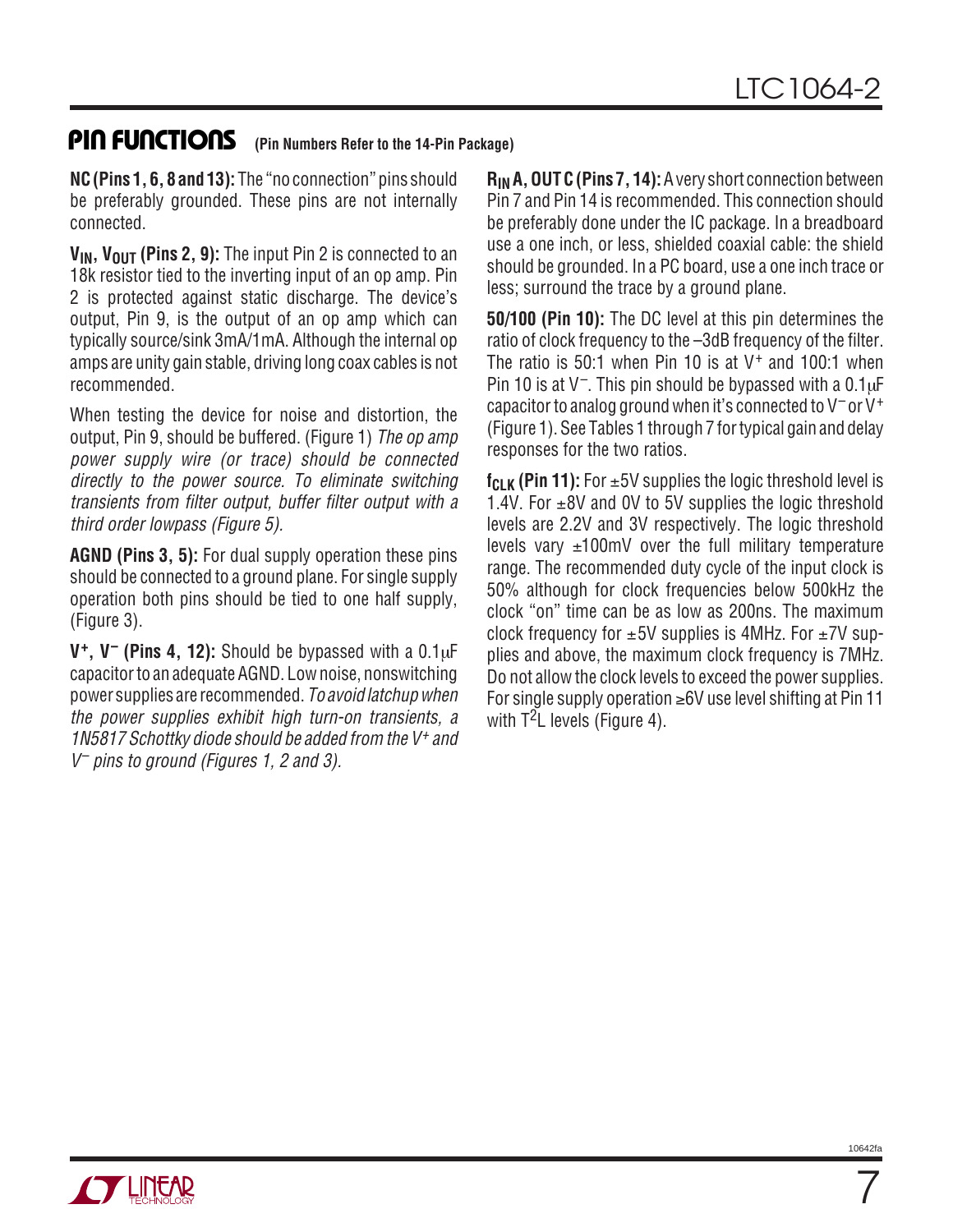## **TYPICAL APPLICATIONS**





**Figure 2. Using Schottky Diodes to Protect the IC from Transient Supply Reversal.**

**Figure 1. Buffering the Filter Output. The Buffer Op Amp Should Not Share the LTC1064-2 Power Lines.**



**Figure 3. Single Supply Operation. If Fast Power Up or Down Transients are Expected, Use a 1N5817 Schottky Diode Between Pin 4 and Pin 5. For V+ = 5V, Derive the Mid-Supply Voltage with a 7.5k Resistor and an LT1004 2.5V Reference.**

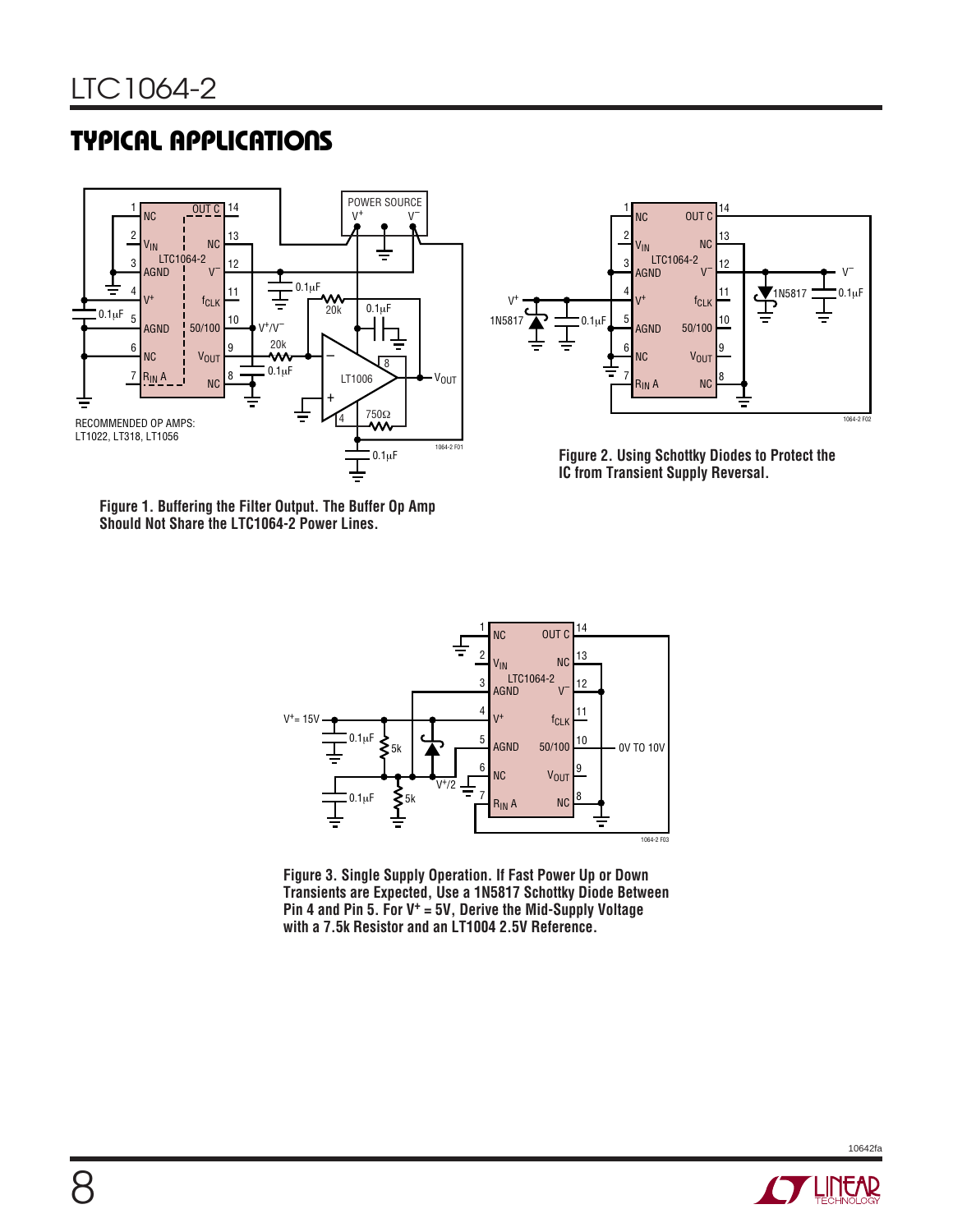## **TYPICAL APPLICATIONS**



**Figure 4. Level Shifting the Input T2L Clock for Single Supply Operation** ≥**6V.**



**Figure 5. Adding an Output Buffer-Filter to Eliminate Any Clock Feedthrough. Passband** ±**0.1dB to 50kHz, –3dB at 94kHz.**

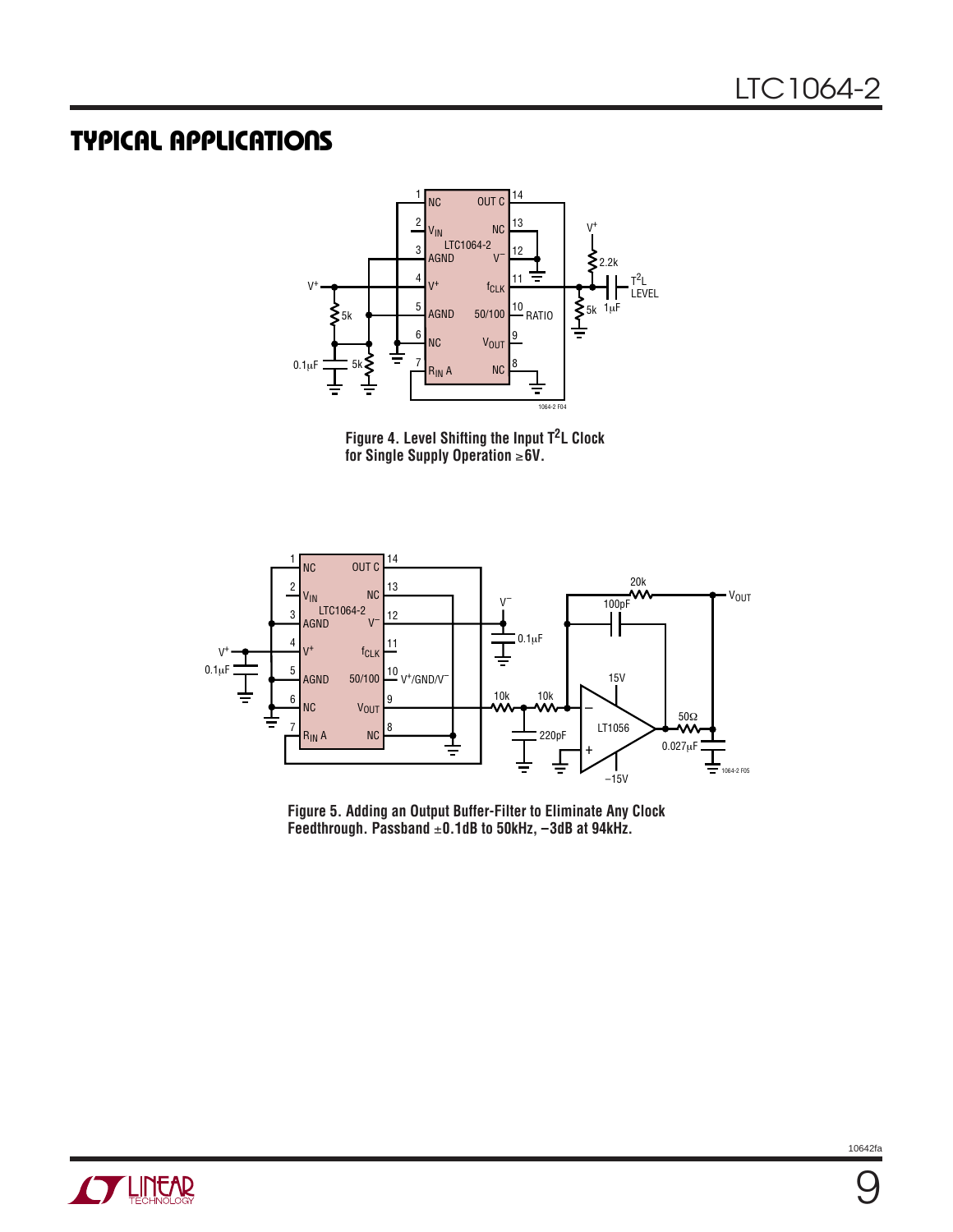## **PACKAGE DESCRIPTION**



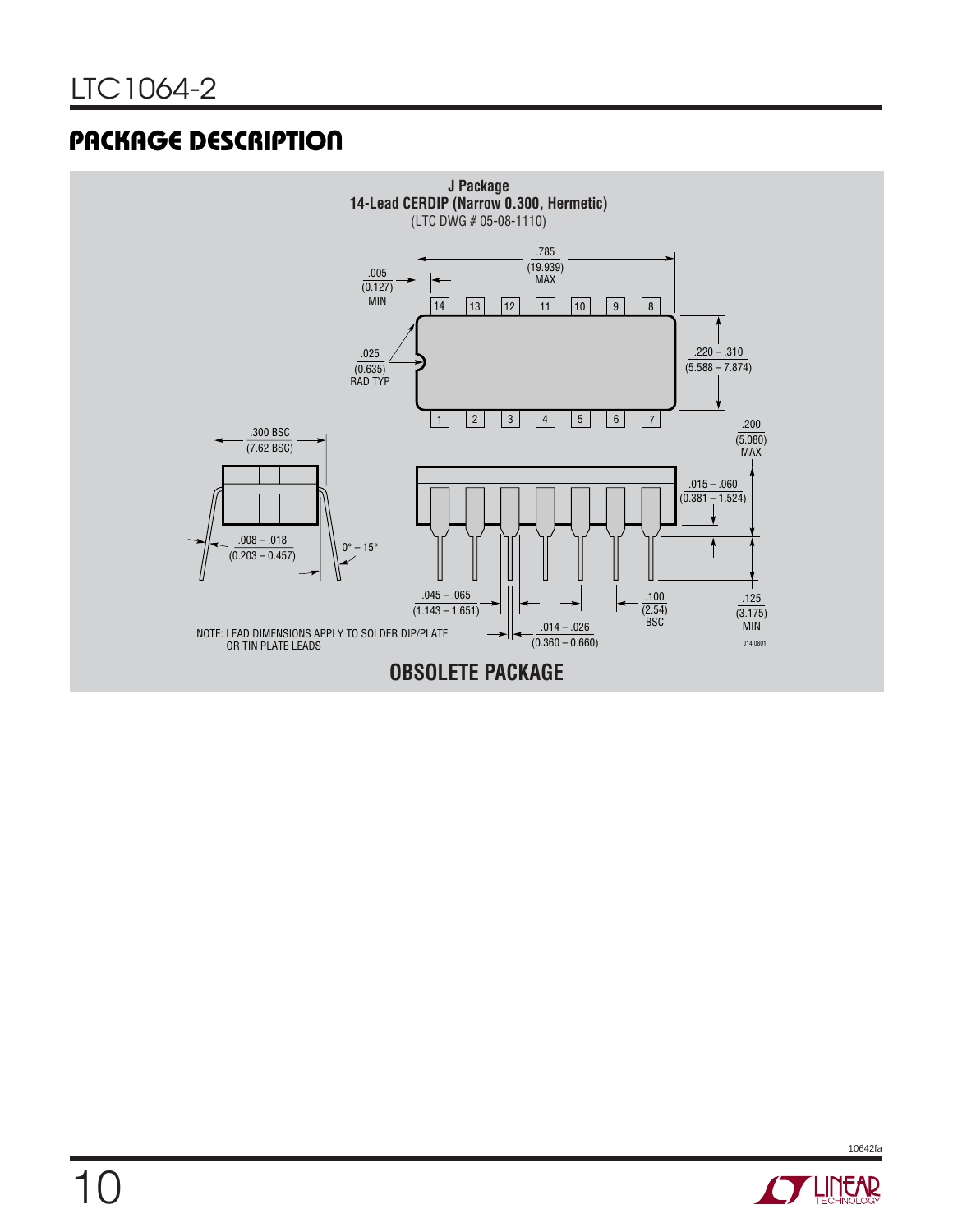### **PACKAGE DESCRIPTION**



**N Package 14-Lead PDIP (Narrow 0.300)** (LTC DWG # 05-08-1510)

\*THESE DIMENSIONS DO NOT INCLUDE MOLD FLASH OR PROTRUSIONS. MOLD FLASH OR PROTRUSIONS SHALL NOT EXCEED .010 INCH (0.254mm)



11